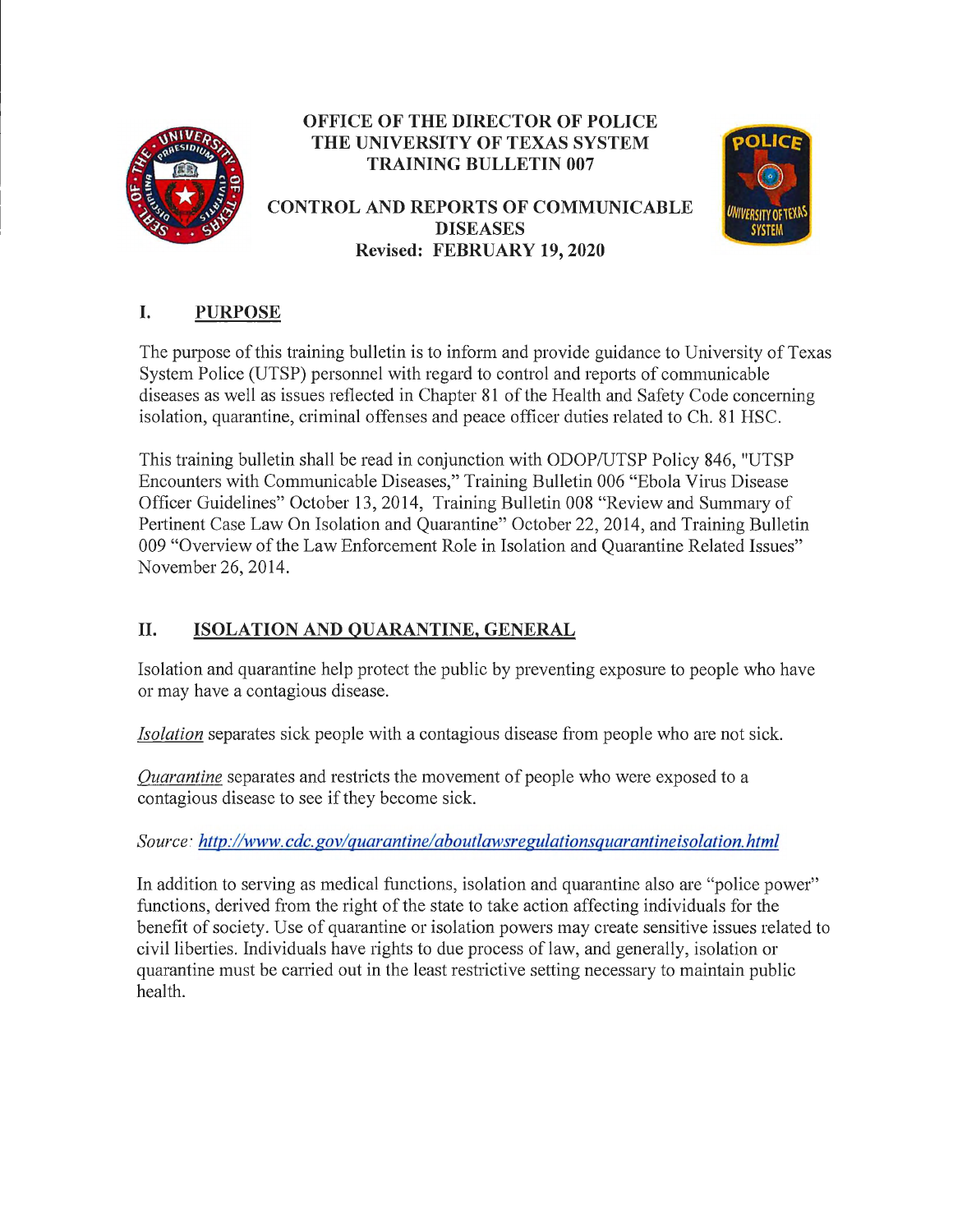TRAINING BULLETIN 007 Control And Reports Of Communicable Diseases October 17, 2014 Updated February 19, 2020 Page 2 of 17

History

- Large-scale isolation and quarantine was last enforced during the Spanish Flu pandemic in 1918-1919.
- In 1963, a passenger arriving into the United States was placed under a federal quarantine order as a suspected case of smallpox.
- During the 2003 outbreak of Severe Acute Respiratory Syndrome (SARS), The US Centers for Disease Control did not issue isolation or quarantine orders. However, CDC did conduct active surveillance, visual screening of passengers, and handed out Travel Health Alert notices.
- In 2007, a traveler with drug-resistant Tuberculosis was placed in isolation.
- In 2014, an individual was diagnosed with Ebola and was held in isolation in a Dallas Hospital. The family members that the man resided with were quarantined in their home for the 21-day Ebola incubation period. While in quarantine, police surveyed the building and necessities were delivered to the family as there were prohibited from leaving or having visitors.
- In January 2020, there was the first case on the Corona Virus, newly named "COVID-19," in the United States. After the World Health Organization declared a public health emergency due to the spread of the virus, President Trump suspended entry and travel from China and instructed officials to take, "all necessary and appropriate measures to facilitate orderly medical screening and, where appropriate, quarantine of persons allowed to enter the United States who may have been exposed to this virus." In identified cases, a voluntary quarantine was elevated to a mandatory quarantine for the 14-day incubation period.

*Source: http ://www.ncsl.org/research/health/state-quarantine-and-isolation-statutes. aspx* 

#### **III. ISOLATION AND QUARANTINE, Texas Health and Safety Code Criminal Penalties & Directions to Peace Officers Summary**

Below is a summary of laws contained in Texas Health and Safety Code Chapter 81 "Communicable Diseases". For more detailed information, please see http://www.statutes.legis.state.tx.us/Docs/HS/htm/HS.81.htm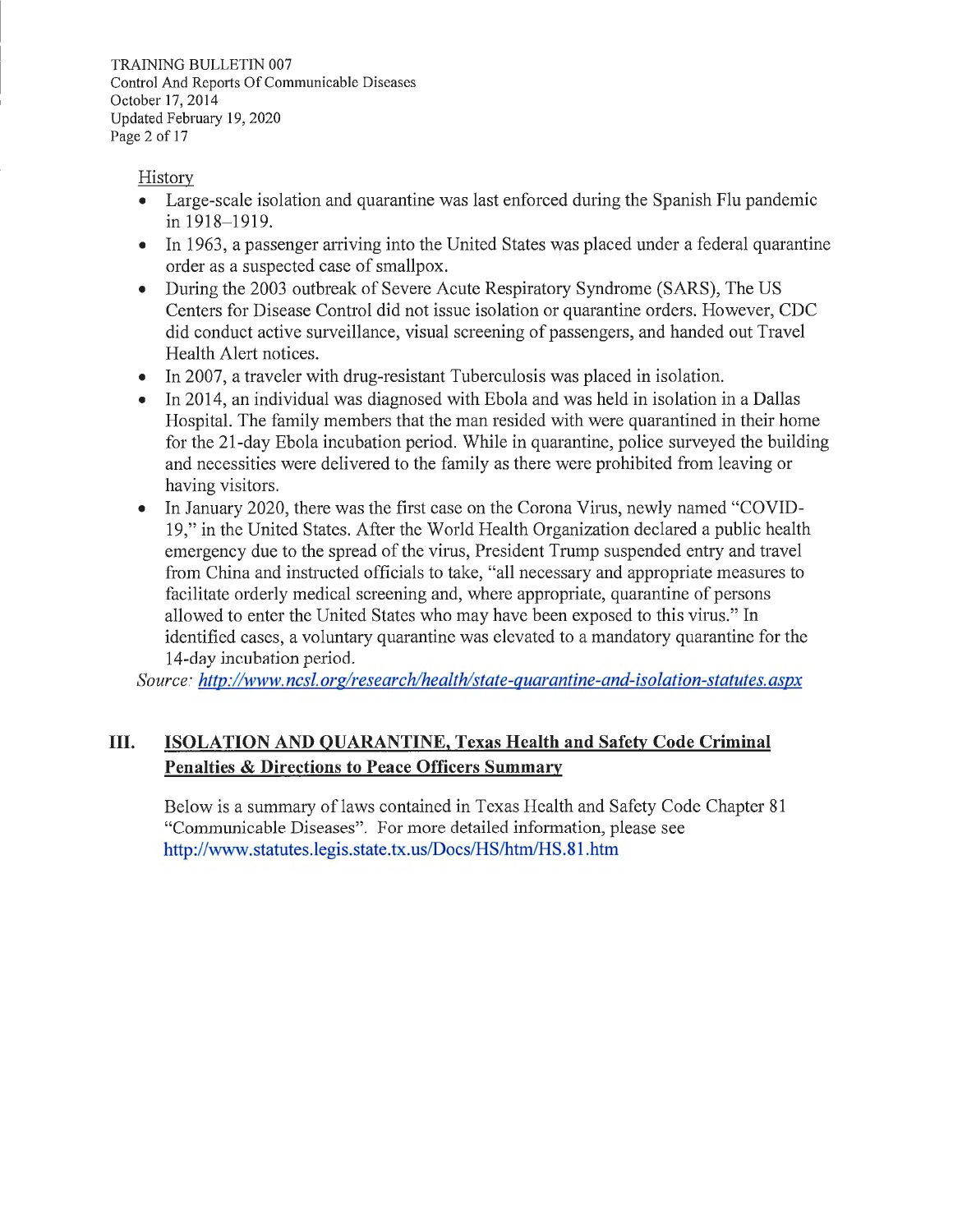TRAINING BULLETIN 007 Control And Reports Of Communicable Diseases October 17, 2014 Updated Februmy 19, 2020 Page 3 of 17

*Health Department or department* means the Texas Department of Health (Sec. 11.001 HSC). *A Local Health Authority or health authority* provides public health functions as established by the municipality or county that created it.

*Property* means an object; a parcel of land or a structure, animal, or other property on a parcel of land.

*SUBCHAPTER A. Definitions* 

| DODCHAI TEN A. Definitions  |                                                                            |
|-----------------------------|----------------------------------------------------------------------------|
| Sec. 81.003                 | $(1-a)$ "Emergency response employee or volunteer" means an                |
| <b>Added Definitions</b>    | individual acting in the course and scope of employment or service as      |
|                             | a volunteer as emergency medical service personnel, a peace officer,       |
|                             | a detention officer, a county jailer, or a fire fighter.                   |
|                             | $(1-b)$ "Designated infection control officer" means the person serving    |
|                             | as an entity's designated infection control officer under Section          |
|                             | 81.012.                                                                    |
|                             | (2) "Health authority" means:                                              |
|                             | $(A)$ a physician appointed as a health authority under Chapter 121        |
|                             | (Local Public Health Reorganization Act) or the health authority's         |
|                             | designee; or                                                               |
|                             | (B) a physician appointed as a regional director under Chapter 121         |
|                             | (Local Public Health Reorganization Act) who performs the duties of        |
|                             | a health authority or the regional director's designee.                    |
|                             | SUBCHAPTER C. REPORTS AND REPORTABLE DISEASES                              |
| Sec. 81.012.                | (a) An entity that employs or uses the services of an emergency            |
| <b>Designated Infection</b> | response employee or volunteer shall nominate a designated infection       |
| <b>Control Officer</b>      | control officer and an alternate designated infection control officer to:  |
|                             | $(1)$ receive notification of a potential exposure to a reportable disease |
|                             | from a health care facility;                                               |
|                             | $(2)$ notify the appropriate health care providers of a potential          |
|                             | exposure to a reportable disease;                                          |
|                             | (3) act as a liaison between the entity's emergency response               |
|                             | employees or volunteers who may have been exposed to a reportable          |
|                             | disease during the course and scope of employment or service as a          |
|                             | volunteer and the destination hospital of the patient who was the          |
|                             | source of the potential exposure;                                          |
|                             | (4) investigate and evaluate an exposure incident, using current           |
|                             | evidence-based information on the possible risks of communicable           |
|                             | disease presented by the exposure incident; and                            |
|                             | (5) monitor all follow-up treatment provided to the affected               |
|                             | emergency response employee or volunteer, in accordance with               |
|                             | applicable federal, state, and local law.                                  |
|                             | (b) The executive commissioner by rule shall prescribe the                 |
|                             | qualifications required for a person to be eligible to be designated as    |
|                             | an infection control officer under this section. The qualifications must   |
|                             | include a requirement that the person be trained as a health care          |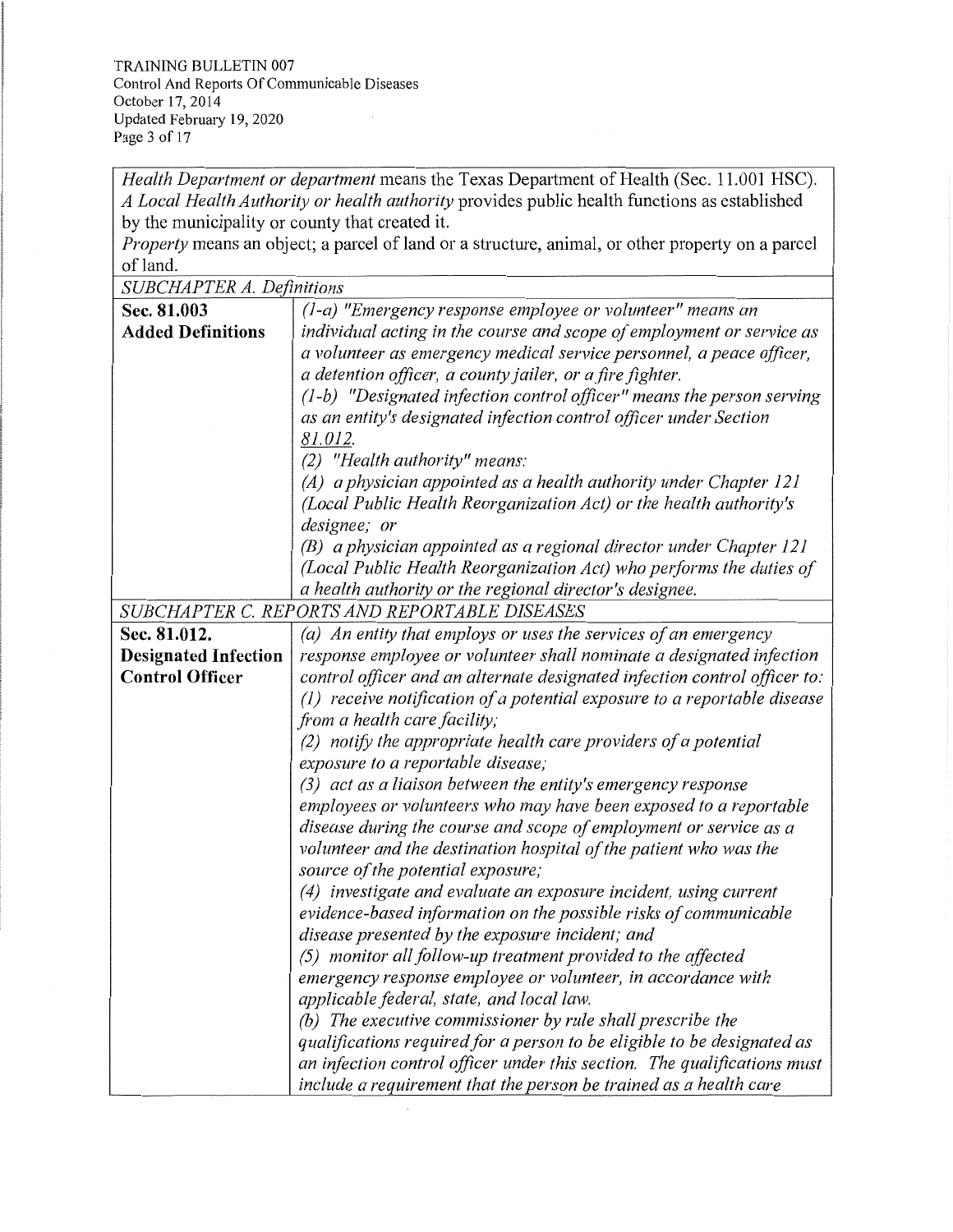TRAINING BULLETIN 007 Control And Reports Of Communicable Diseases October 17, 2014 Updated February 19, 2020 Page 4 of 17

|                          | provider or have training in the control of infectious and                |
|--------------------------|---------------------------------------------------------------------------|
|                          | communicable diseases.                                                    |
|                          | (c) The entity that employs or uses the services of an emergency          |
|                          | response employee or volunteer is responsible for notifying the local     |
|                          | health authorities or local health care facilities, according to any      |
|                          | local rules or procedures, that the entity has a designated infection     |
|                          | control officer or alternate designated infection control officer.        |
| Sec. 81.046.             | (f) Reports, records, and information relating to cases or suspected      |
| Confidentiality          | cases of diseases or health conditions may be released to the extent      |
|                          | necessary during a public health disaster, including an outbreak of a     |
|                          | communicable disease, to law enforcement personnel and first              |
|                          | responders solely for the purpose of protecting the health or life of a   |
|                          | first responder or the person identified in the report, record, or        |
|                          | information. Only the minimum necessary information may be                |
|                          | released under this subsection, as determined by the health authority,    |
|                          | the local health department, or the department.                           |
|                          | $(g)$ A judge of a county or district court may issue a protective order  |
|                          | or take other action to limit disclosure of medical or epidemiological    |
|                          | information obtained under this section before that information is        |
|                          | entered into evidence or otherwise disclosed in a court proceeding.       |
|                          | (h) For purposes of this section, "first responder" has the meaning       |
|                          | assigned by Section 421.095 (Definitions), Government Code.               |
| Sec. 81.048.             | (b) Notice of a positive or negative test result for a reportable disease |
| <b>Notification of</b>   | designated under Subsection (a) shall be given to an emergency            |
| <b>Emergency</b>         | response employee or volunteer as provided by this section if:            |
| <b>Response Employee</b> | (1) the emergency response employee or volunteer delivered a person       |
| or Volunteer             | to a hospital as defined by Section 74.001, Civil Practice and            |
|                          | Remedies Code;                                                            |
|                          | (2) the hospital has knowledge that the person has a reportable           |
|                          | disease and has medical reason to believe that the person had the         |
|                          | disease when the person was admitted to the hospital; and                 |
|                          | (3) the emergency response employee or volunteer was exposed to the       |
|                          | reportable disease during the course and scope of the person's            |
|                          | employment or service as a volunteer.                                     |
|                          | (c) Notice of the possible exposure shall be given:                       |
|                          | (1) by the hospital to the local health authority;                        |
|                          | (2) by the hospital to the designated infection control officer of the    |
|                          | entity that employs or uses the services of the affected emergency        |
|                          | response employee or volunteer; and                                       |
|                          | (3) by the local health authority or the designated infection control     |
|                          | officer of the entity that employs or uses the services of the affected   |
|                          | emergency response employee or volunteer to the employee or               |
|                          | volunteer affected.                                                       |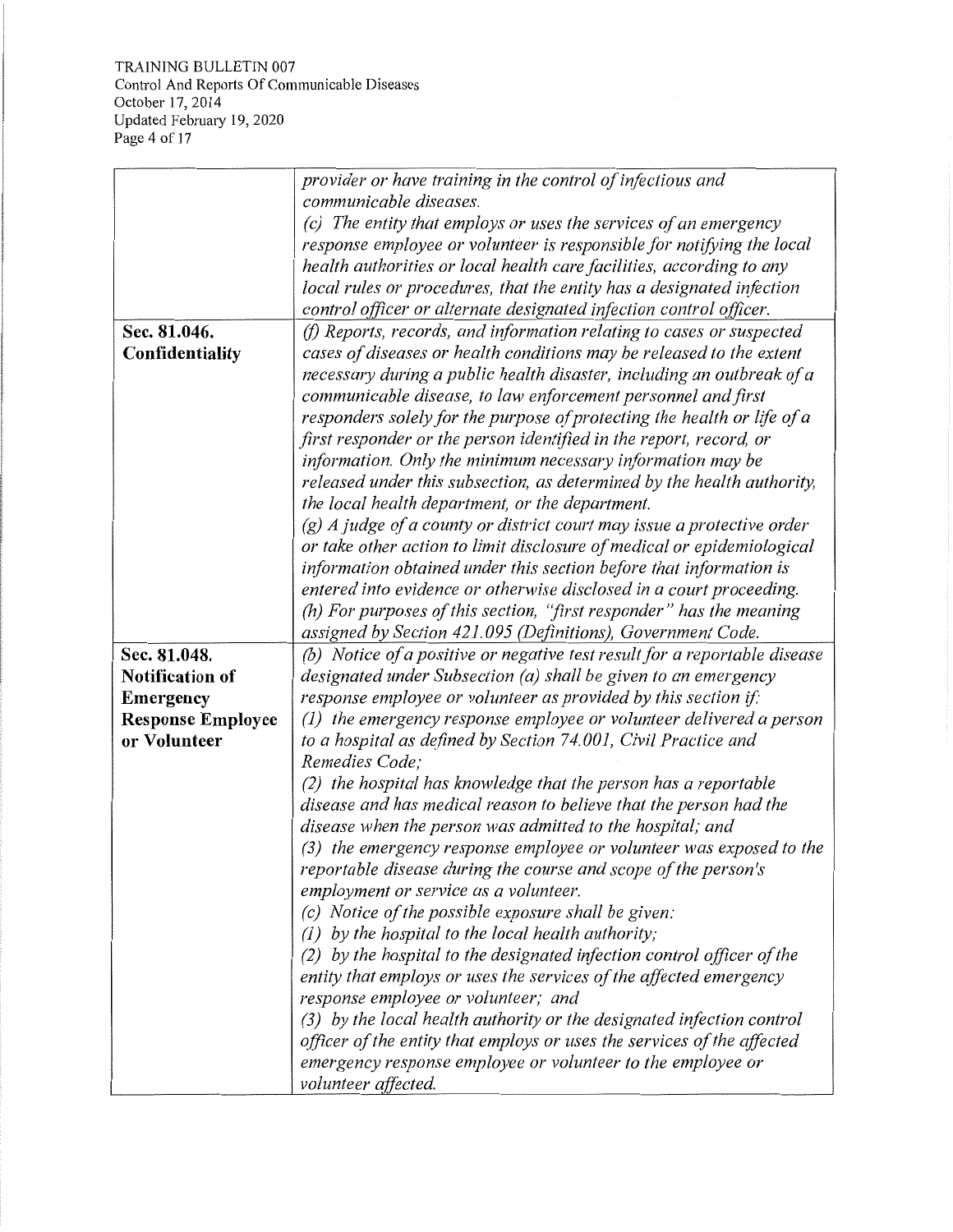TRAINING BULLETIN 007 Control And Reports Of Communicable Diseases October 17, 2014 Updated February 19, 2020 Page 5 of 17

|                                              | (d) A person notified of a possible exposure under this section shall                                                                      |
|----------------------------------------------|--------------------------------------------------------------------------------------------------------------------------------------------|
|                                              | maintain the confidentiality of the information as provided by this                                                                        |
|                                              | chapter.                                                                                                                                   |
|                                              | (e) A person is not liable for good faith compliance with this section.                                                                    |
|                                              | (f) This section does not create a duty for a hospital to perform a test                                                                   |
|                                              | that is not necessary for the medical management of the person                                                                             |
|                                              | delivered to the hospital.                                                                                                                 |
|                                              | $(g)$ A hospital that gives notice of a possible exposure under                                                                            |
|                                              | Subsection (c) or a local health authority or designated infection                                                                         |
|                                              | control officer that receives notice of a possible exposure under<br>Subsection $(c)$ may give notice of the possible exposure to a person |
|                                              |                                                                                                                                            |
|                                              | other than the affected emergency response employee or volunteer if                                                                        |
|                                              | the person demonstrates that the person was exposed to the reportable                                                                      |
|                                              | disease while providing emergency care. The executive                                                                                      |
|                                              | commissioner shall adopt rules to implement this subsection.                                                                               |
| Sec. 81.049.                                 | A person commits an offense if the person knowingly fails to report a                                                                      |
| <b>Failure To Report.</b><br><b>CRIMINAL</b> | reportable disease or health condition under this subchapter.                                                                              |
| PENALTY.                                     |                                                                                                                                            |
|                                              |                                                                                                                                            |
| Class B misdemeanor                          |                                                                                                                                            |
| Sec. 81.050.                                 | (a) The executive commissioner by rule shall prescribe the criteria                                                                        |
| <b>Mandatory Testing</b>                     | that constitute exposure to reportable diseases. The criteria must be                                                                      |
| of Persons                                   | based on activities that the United States Public Health Service                                                                           |
| Suspected of                                 | determines pose a risk of infection.                                                                                                       |
| <b>Exposing Certain</b>                      | (b) A person whose occupation or whose volunteer service is included                                                                       |
| <b>Other Persons to</b>                      | in one or more of the following categories may request the department                                                                      |
| Reportable                                   | or a health authority to order testing of another person who may have                                                                      |
| Diseases, Including                          | exposed the person to a reportable disease:                                                                                                |
| <b>HIV</b> Infection                         | $(1)$ a law enforcement officer;                                                                                                           |
|                                              | $(2)$ a fire fighter;                                                                                                                      |
|                                              | (3) an emergency medical service employee or paramedic;                                                                                    |
|                                              | $(4)$ a correctional officer;                                                                                                              |
|                                              | $(5)$ an employee, contractor, or volunteer, other than a correctional                                                                     |
|                                              | officer, who performs a service in a correctional facility as defined by                                                                   |
|                                              | Section 1.07 (Definitions), Penal Code, or a secure correctional                                                                           |
|                                              | facility or secure detention facility as defined by Section 51.02                                                                          |
|                                              | (Definitions), Family Code;                                                                                                                |
|                                              | $(6)$ an employee of a juvenile probation department; or                                                                                   |
|                                              | (7) any other emergency response employee or volunteer.                                                                                    |
|                                              | $(c)$ A request under this section may be made only if the person:                                                                         |
|                                              | $(1)$ has experienced the exposure in the course of the persons                                                                            |
|                                              | employment or volunteer service;                                                                                                           |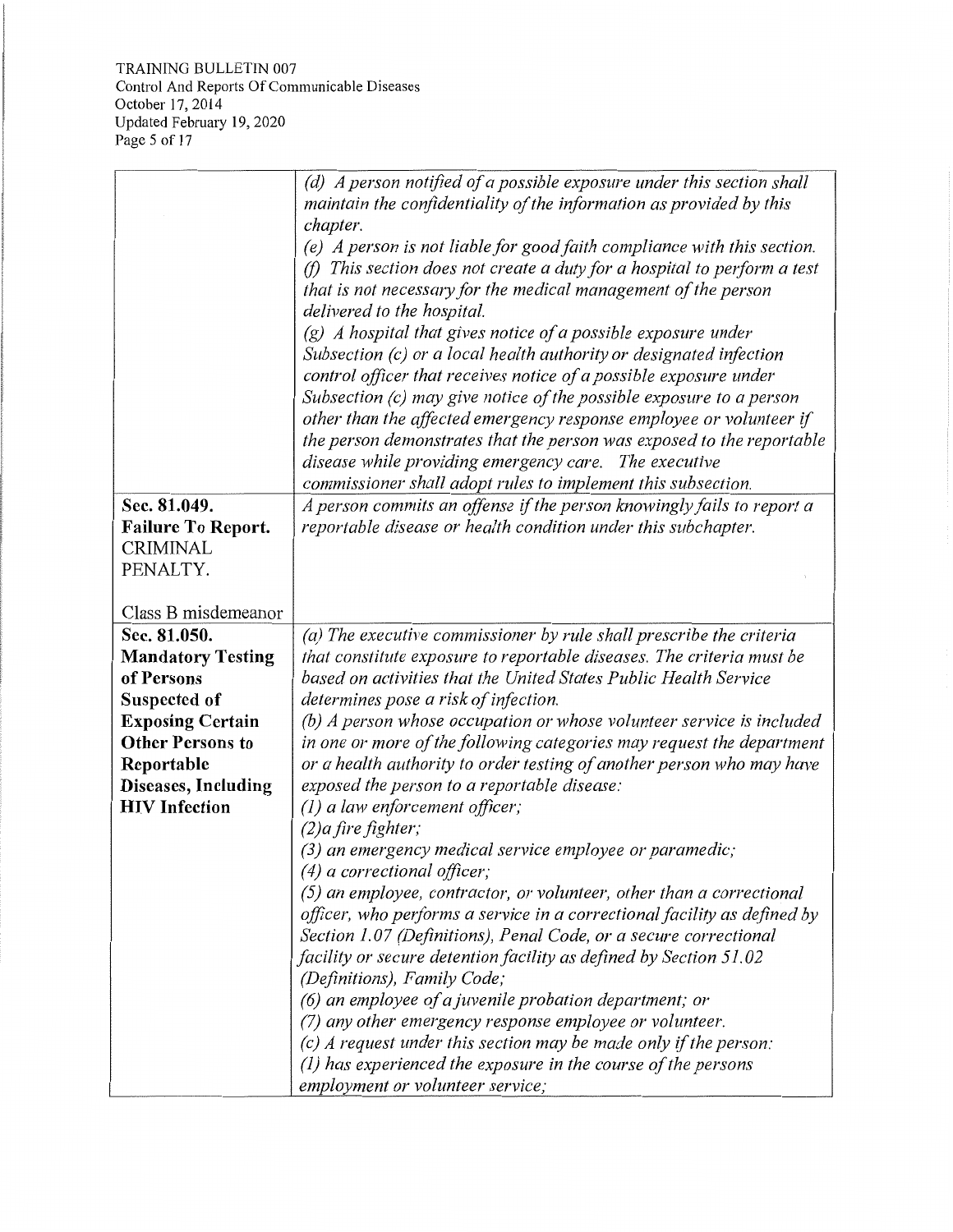TRAINING BULLETIN 007 Control And Reports Of Communicable Diseases October 17, 2014 Updated February 19, 2020 Page 6 of 17

|                        | (2) believes that the exposure places the person at risk of a reportable  |
|------------------------|---------------------------------------------------------------------------|
|                        | disease; and                                                              |
|                        | $(3)$ presents to the department or health authority a sworn affidavit    |
|                        | that delineates the reasons for the request.                              |
|                        | SUBCHAPTER D. INVESTIGATION AND INSPECTION                                |
| Sec. 81.061.           | (a) The department shall investigate the causes of communicable           |
| Investigation.         | disease and methods of prevention.                                        |
|                        | (b) The department may require special investigations of specified        |
|                        | cases of disease to evaluate the status in this state of epidemic,        |
|                        | endemic, or sporadic diseases                                             |
| Sec. 81.064.           | The department or a health authority may enter at reasonable times        |
| Inspection.            | and inspect within reasonable limits a public place in the performance    |
|                        | of that person's duty to prevent or control the entry into or spread in   |
|                        | this state of communicable disease by enforcing this chapter or the       |
|                        | rules of the board adopted under this                                     |
|                        | chapter.                                                                  |
|                        | (b) In this section, "a public place" means all or any portion of an      |
|                        | area, building or other structure, or conveyance that is not used for     |
|                        | private residential purposes, regardless of ownership.                    |
|                        | (c) Evidence gathered during an inspection by the department or           |
|                        | health authority under this section may not be used in a criminal         |
|                        | proceeding other than a proceeding to assess a criminal penalty under     |
|                        | this chapter.                                                             |
| Sec. 81.065.           | For an investigation or inspection, the commissioner,                     |
| <b>Right Of Entry.</b> | an employee of the department, or a health authority has the right of     |
|                        | entry on land or in a building, vehicle, watercraft, or aircraft and the  |
|                        | right of access to an individual, animal, or object that is in isolation, |
|                        | detention, restriction, or quarantine instituted by the                   |
|                        | commissioner                                                              |
| Sec. 81.066.           | A person commits an offense if the person knowingly conceals or           |
| Concealing             | attempts to conceal from the department, a health authority, or a         |
| Communicable           | peace officer, during the course of an investigation under this chapter,  |
| Disease Or             | the fact that:                                                            |
| <b>Exposure To</b>     | $(1)$ the person has, has been exposed to, or is the carrier of a         |
| Communicable           | communicable disease that is a threat to the public health; or            |
| Disease CRIMINAL       | $(2)$ a minor child or incompetent adult of whom the person is a          |
| <b>PENALTY</b>         | parent, managing conservator, or guardian has, has been exposed to,       |
|                        | or is the carrier of a communicable disease that is a threat to the       |
| Class B misdemeanor    | public health.                                                            |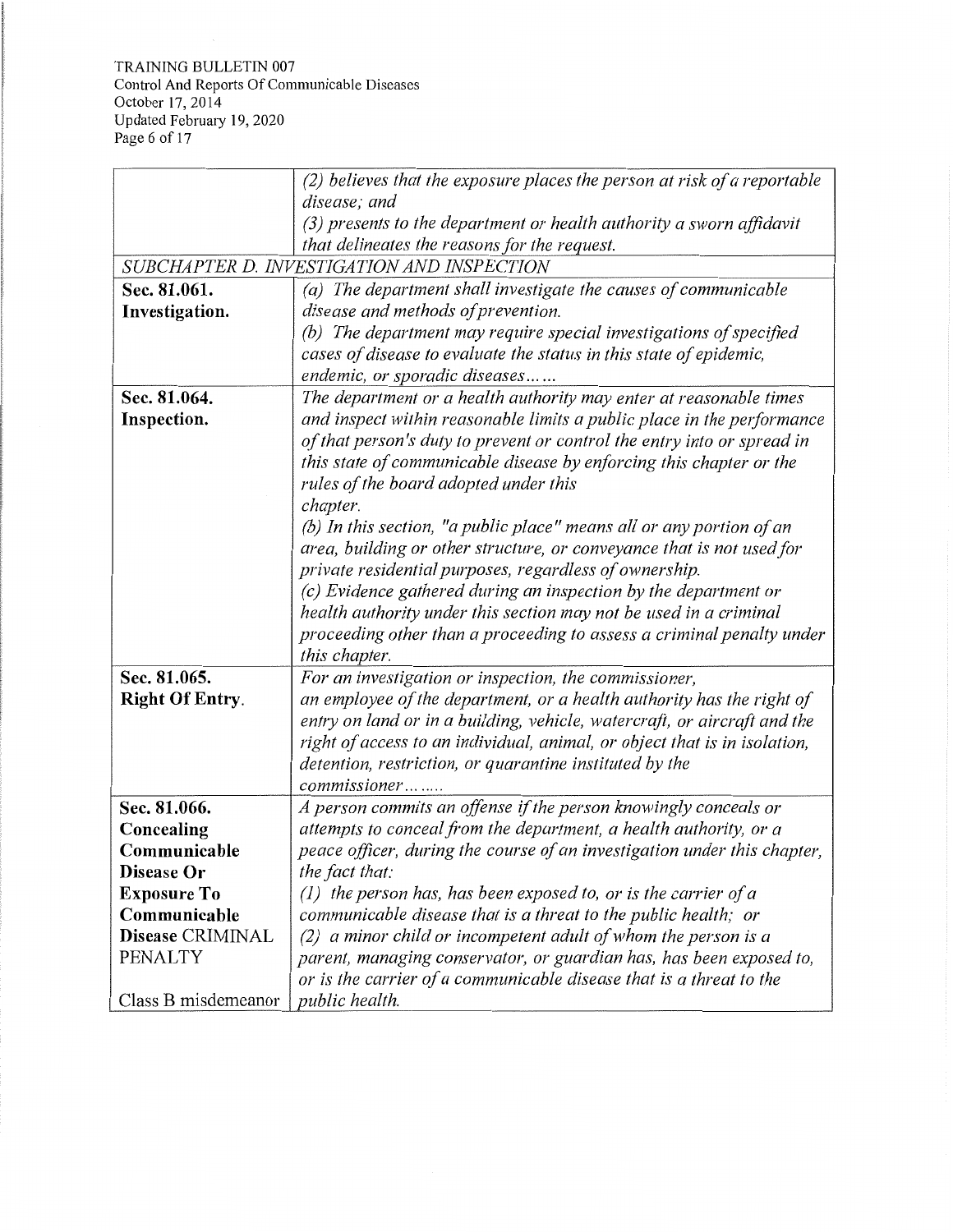TRAINING BULLETIN 007 Control And Reports Of Communicable Diseases October 17, 2014 Updated February 19, 2020 Page 7 of 17

| Sec. 81.067.             | A person commits an offense if the person knowingly conceals,             |
|--------------------------|---------------------------------------------------------------------------|
| Concealing,              | removes, or disposes of an infected or contaminated animal, object,       |
| <b>Removing, Or</b>      | vehicle, watercraft, or aircraft that is the subject of an investigation  |
| <b>Disposing Of An</b>   | under this chapter by the department, a health authority, or a peace      |
| <b>Infected Or</b>       | officer.                                                                  |
| Contaminated             |                                                                           |
| Object CRIMINAL          |                                                                           |
| <b>PENALTY</b>           |                                                                           |
|                          |                                                                           |
| Class B misdemeanor      |                                                                           |
| Sec. 81.068.             | A person commits an offense if the person knowingly refuses or            |
| <b>Refusing Entry Or</b> | attempts to refuse entry to the department, a health authority, or a      |
| Inspection.              | peace officer on presentation of a valid search warrant to investigate,   |
| <b>CRIMINAL</b>          | inspect, or take samples on premises controlled by the person or by an    |
| PENALTY                  | agent of the person acting on the person's instruction.                   |
|                          | (b) A person commits an offense if the person knowingly refuses or        |
| Class A misdemeanor      | attempts to refuse inspection under Section 81.064 or entry or access     |
|                          | under Section 81.065.                                                     |
| SUBCHAPTER E. CONTROL    |                                                                           |
| Sec. 81.082.             | A health authority has supervisory authority and control over the         |
| <b>Administration Of</b> | administration of communicable disease control measures in the            |
| <b>Control Measures.</b> | health authority's jurisdiction unless specifically preempted by the      |
|                          | department                                                                |
|                          |                                                                           |
|                          | c) The control measures may be imposed on an individual, animal,          |
|                          | place, or object, as appropriate                                          |
|                          |                                                                           |
|                          | (d) A declaration of a public health disaster may continue for not        |
|                          | more than 30 days. A public health disaster may be renewed one time       |
|                          | by the commissioner for an additional 30 days.                            |
| Sec. 81.083.             | If the department or a health authority has reasonable cause to           |
| <b>Application Of</b>    | believe that an individual is ill with, has been exposed to, or is the    |
| <b>Control Measures</b>  | carrier of a communicable disease, the department or health authority     |
| <b>To Individual</b>     | may order the individual, or the individual's parent, legal guardian,     |
|                          | or managing conservator if the individual is a minor, to implement        |
|                          | control measures that are reasonable and necessary to prevent the         |
|                          | introduction, transmission, and spread of the disease in this state.      |
|                          | (c) An order under this section must be in writing and be delivered       |
|                          | personally or by registered or certified mail to the individual or to the |
|                          | individual's parent, legal guardian, or managing conservator if the       |
|                          | individual is a minor.                                                    |
|                          | (d) An order under this section is effective until the individual is no   |
|                          | longer infected with a communicable disease or, in the case of a          |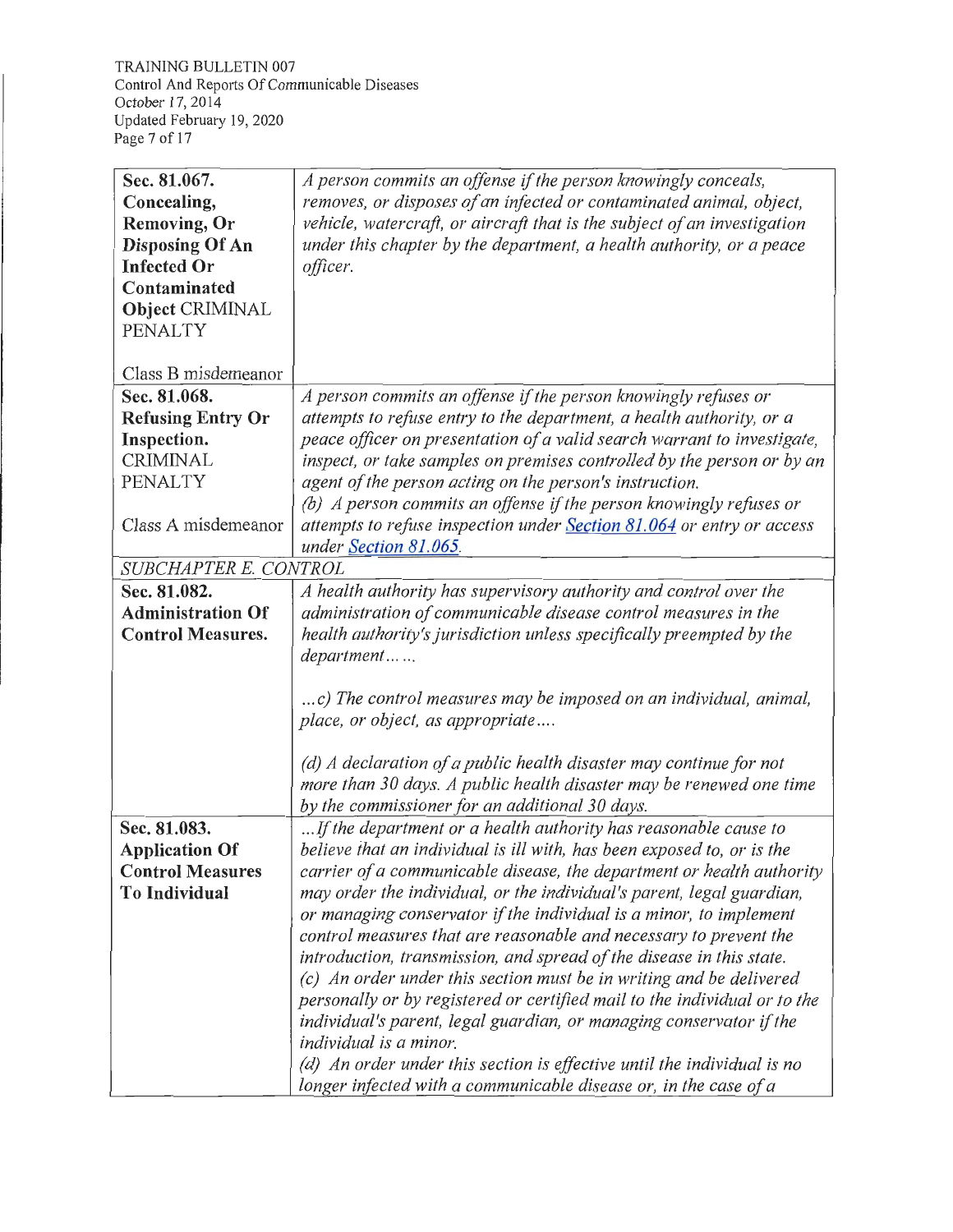TRAINING BULLETIN 007 Control And Reports Of Communicable Diseases October 17, 2014 Updated February 19, 2020 Page 8 of 17

| suspected disease, expiration of the longest usual incubation period<br>for the disease.<br>(e) An individual may be subject to court orders under Subchapter $G$                                                                                                                                                                                                                                                                                                                                                                                                                             |
|-----------------------------------------------------------------------------------------------------------------------------------------------------------------------------------------------------------------------------------------------------------------------------------------------------------------------------------------------------------------------------------------------------------------------------------------------------------------------------------------------------------------------------------------------------------------------------------------------|
| if the individual is infected or is reasonably suspected of being<br>infected with a communicable disease that presents an immediate<br>threat to the public health and:                                                                                                                                                                                                                                                                                                                                                                                                                      |
| (1) the individual, or the individual's parent, legal guardian, or<br>managing conservator if the individual is a minor, does not comply<br>with the written orders of the department or a health authority under<br>this section; or                                                                                                                                                                                                                                                                                                                                                         |
| (2) a public health disaster exists, regardless of whether the<br>department or health authority has issued a written order and the<br>individual has indicated that the individual will not voluntarily comply<br>with control measures                                                                                                                                                                                                                                                                                                                                                      |
| If the department or a health authority has reasonable cause to<br>believe that a group of five or more individuals has been exposed to or<br>infected with a communicable disease, the department or health<br>authority may order the members of the group to implement control<br>measures that are reasonable and necessary to prevent the<br>introduction, transmission, and spread of the disease in this state. If<br>the department or health authority adopts control measures under this<br>subsection, each member of the group is subject to the requirements of<br>this section. |
| $(l)$ An order under Subsection $(k)$ must be in writing and be delivered<br>personally or by registered or certified mail to each member of the<br>group, or the member's parent, legal guardian, or managing<br>conservator if the member is a minor                                                                                                                                                                                                                                                                                                                                        |
| that the department or health authority may request that an<br>application for court orders under Subchapter G be filed for the<br>group, if applicable; and<br>$(6)$ that a criminal penalty applies to an individual who:<br>$(A)$ is a member of the group; and<br>(B) knowingly refuses to perform or allow the performance of the                                                                                                                                                                                                                                                        |
| control measures in the order<br>(m) A peace officermay use reasonable force to:                                                                                                                                                                                                                                                                                                                                                                                                                                                                                                              |
| $(1)$ secure the members of a group subject to an order issued under<br>Subsection $(k)$ ; and                                                                                                                                                                                                                                                                                                                                                                                                                                                                                                |
| (2) except as directed by the department or health authority, prevent<br>the members from leaving the group or other individuals from joining<br>the group.                                                                                                                                                                                                                                                                                                                                                                                                                                   |

 $\bar{\nu}$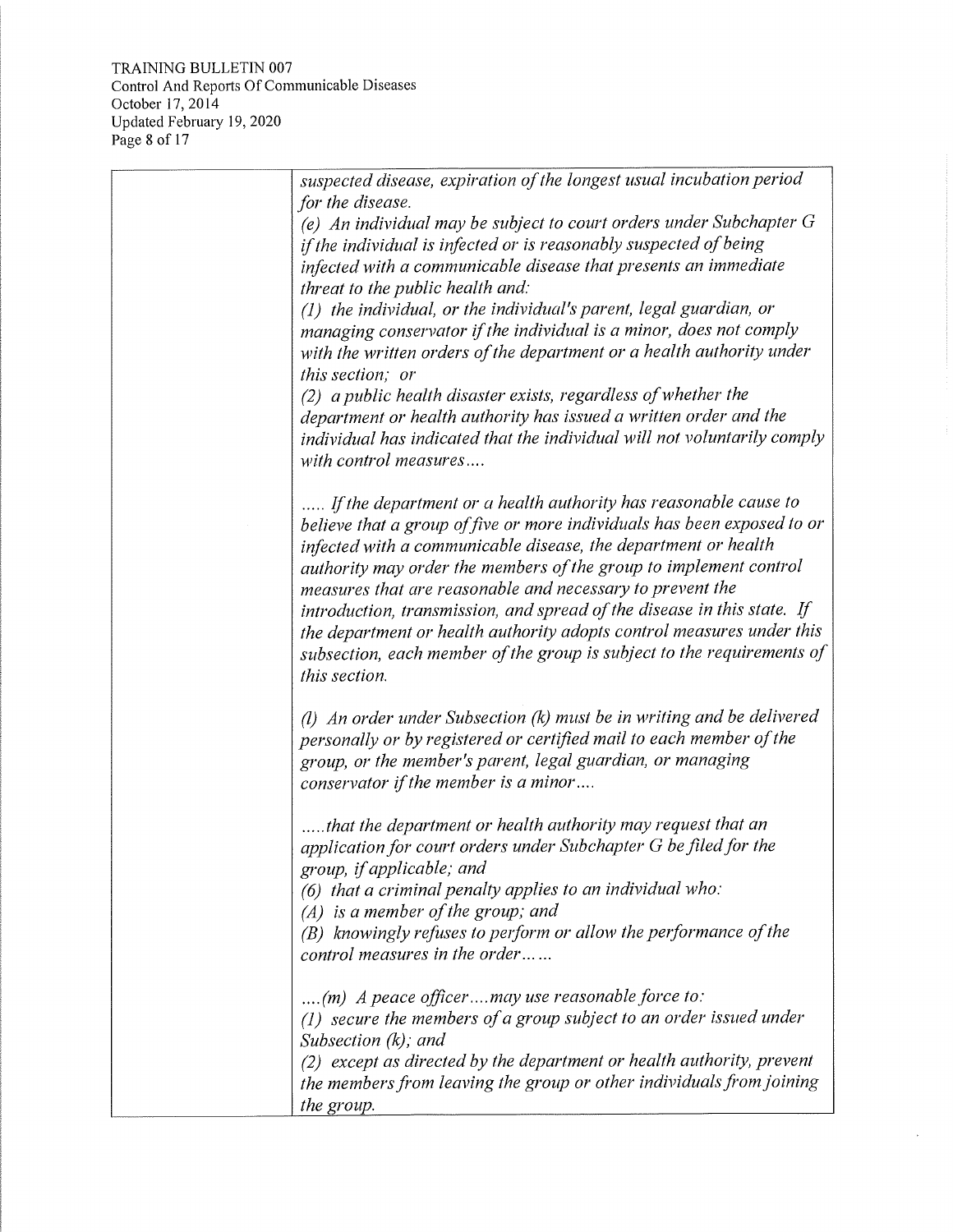TRAINING BULLETIN 007 Control And Reports Of Communicable Diseases October 17, 2014 Updated February 19, 2020 Page 9 of 17

| Sec. 81.084.<br><b>Application Of</b><br><b>Control Measures</b><br>To Property. | $(a)$ If the department or a health authority has reasonable cause to<br>believe that property in its jurisdiction is or may be infected or<br>contaminated with a communicable disease, the department or health<br>authority may place the property in quarantine for the period<br>necessary for a medical examination or technical analysis of samples<br>taken from the property to determine if the property is infected or<br>contaminated                                                                                                                                                                                  |
|----------------------------------------------------------------------------------|------------------------------------------------------------------------------------------------------------------------------------------------------------------------------------------------------------------------------------------------------------------------------------------------------------------------------------------------------------------------------------------------------------------------------------------------------------------------------------------------------------------------------------------------------------------------------------------------------------------------------------|
|                                                                                  | (b) The department or health authority shall send notice of its action<br>by registered or certified mail or by personal delivery to the person<br>who owns or controls the property                                                                                                                                                                                                                                                                                                                                                                                                                                               |
|                                                                                  | (c) The department or health authority shall remove the quarantine<br>and return control of the property to the person who owns or controls<br>it if the property is found not to be infected or contaminated                                                                                                                                                                                                                                                                                                                                                                                                                      |
|                                                                                  | (d) The department or health authority shall remove the quarantine<br>and return control of the property to the person who owns or controls<br>it if the control measures are effective                                                                                                                                                                                                                                                                                                                                                                                                                                            |
|                                                                                  | $(d-1)$ In a public health disaster, the department or health authority<br>by written order may require a person who owns or controls property<br>to impose control measures that are technically feasible to disinfect or<br>decontaminate the property                                                                                                                                                                                                                                                                                                                                                                           |
|                                                                                  | A peace officer may use reasonable force to:<br>(1) secure a property subject to a court order issued under this<br>section; and<br>(2) except as directed by the department or health authority, prevent<br>an individual from entering or leaving the property subject to the<br>order.                                                                                                                                                                                                                                                                                                                                          |
| Sec. 81.085.<br>Area Quarantine.<br><b>AREA DEFINED</b>                          | (a) If an outbreak of communicable disease occurs in this state, the<br>commissioner or one or more health authorities may impose an area<br>quarantine coextensive with the area affected. The commissioner may<br>impose an area quarantine, if the commissioner has reasonable cause                                                                                                                                                                                                                                                                                                                                            |
| Penalty listed below                                                             | to believe that individuals or property in the area may be infected or<br>contaminated with a communicable disease, for the period necessary<br>to determine whether an outbreak of communicable disease has<br>occurred. A health authority may impose the quarantine only within<br>the boundaries of the health authority's jurisdiction.<br>$(b)$ A health authority may not impose an area quarantine until the<br>authority consults with the department. A health authority that<br>imposes an area quarantine shall give written notice to and shall<br>consult with the governing body of each county and municipality in |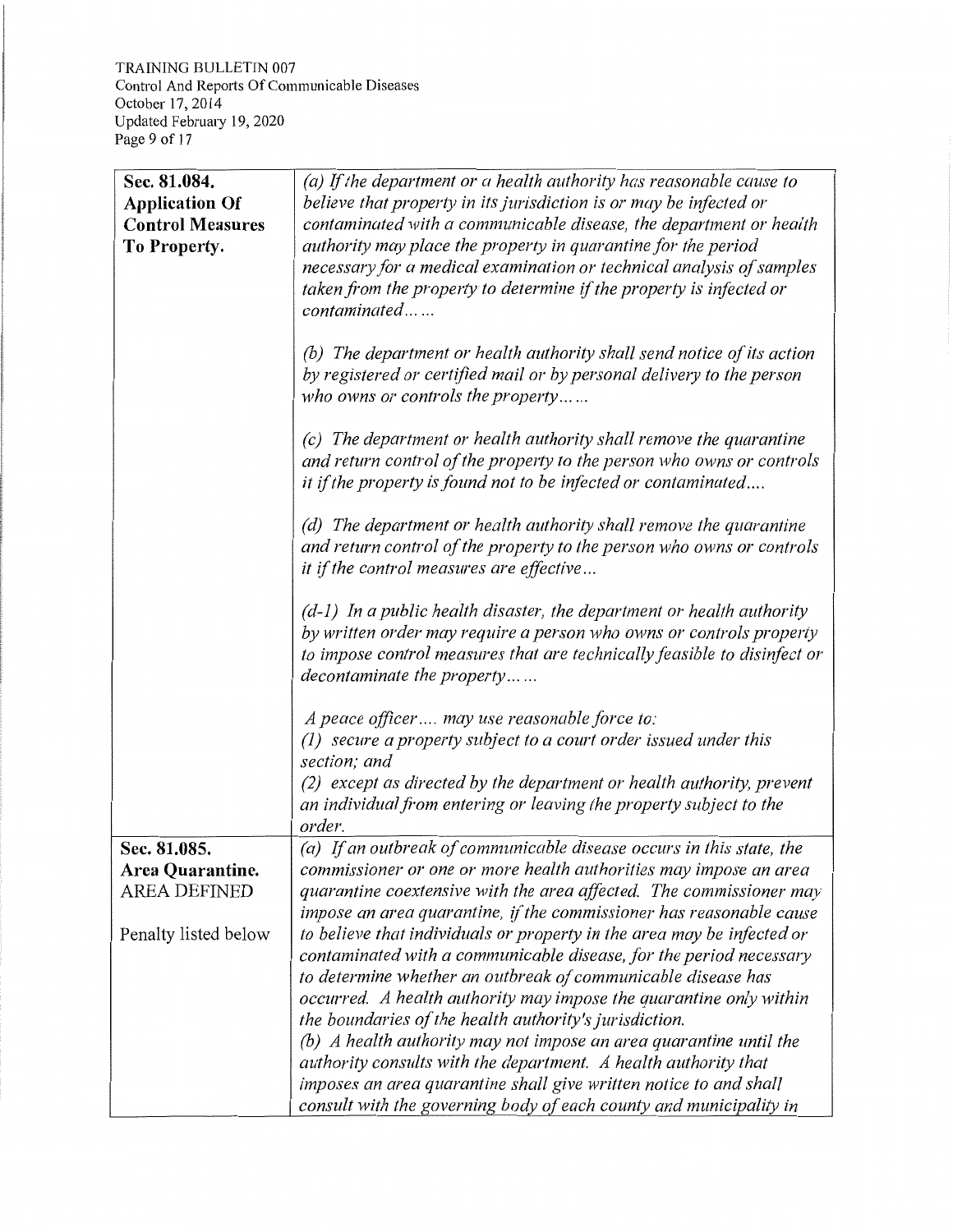TRAINING BULLETIN 007 Control And Reports Of Communicable Diseases October 17, 2014 Updated February 19, 2020 Page 10 of 17

 $\overline{\phantom{a}}$ 

|                     | the health authority's jurisdiction that has territory in the affected   |
|---------------------|--------------------------------------------------------------------------|
|                     | area as soon as practicable.                                             |
|                     | (c) The department may impose additional disease control measures        |
|                     | in a quarantine area that the department considers necessary and         |
|                     | most appropriate to arrest, control, and eradicate the threat to the     |
|                     | public health. Absent preemptive action by the department under this     |
|                     | chapter or by the governor under Chapter 418, Government Code            |
|                     | (Texas Disaster Act of 1975), a health authority may impose in a         |
|                     | quarantine area under the authority's jurisdiction additional disease    |
|                     | control measures that the health authority considers necessary and       |
|                     | most appropriate to arrest, control, and eradicate the threat to the     |
|                     | public health.                                                           |
|                     | (d) If an affected area includes territory in an adjacent state, the     |
|                     | department may enter into cooperative agreements with the                |
|                     | appropriate officials or agencies of that state to:                      |
|                     | (1) exchange morbidity, mortality, and other technical information;      |
|                     | (2) receive extrajurisdictional inspection reports;                      |
|                     | (3) coordinate disease control measures;                                 |
|                     | $(4)$ disseminate instructions to the population of the area, operators  |
|                     | of interstate private or common carriers, and private vehicles in        |
|                     | transit across state borders; and                                        |
|                     | (5) participate in other public health activities appropriate to arrest, |
|                     | control, and eradicate the threat to the public health.                  |
|                     | (e) The department or health authority may use all reasonable means      |
|                     | of communication to inform persons in the quarantine area of the         |
|                     | department's or health authority's orders and instructions during the    |
|                     | period of area quarantine                                                |
|                     |                                                                          |
|                     | The department or, with the department's consent, a health authority     |
|                     | may terminate an area quarantine.                                        |
|                     | $(g)$ To provide isolation and quarantine facilities during an area      |
|                     | quarantine, the commissioner's court of a county, the governing body     |
|                     | of a municipality, or the governing body of a hospital district may      |
|                     | suspend the admission of patients desiring admission for elective care   |
|                     | and treatment, except for needy or indigent residents for whom the       |
|                     | county, municipality, or district is constitutionally or statutorily     |
|                     | required to care.                                                        |
| Sec. 81.085.        | (h) A person commits an offense if the person knowingly fails or         |
| Area Quarantine.    | refuses to obey a rule, order, or instruction of the department or an    |
| <b>CRIMINAL</b>     | order or instruction of a health authority issued under a department     |
| PENALTY.            | rule and published during an area quarantine under this section.         |
|                     |                                                                          |
| Felony of the third | On request of the department during a public health disaster, an<br>(i)  |
| degree              | individual shall disclose the individual's immunization information. If  |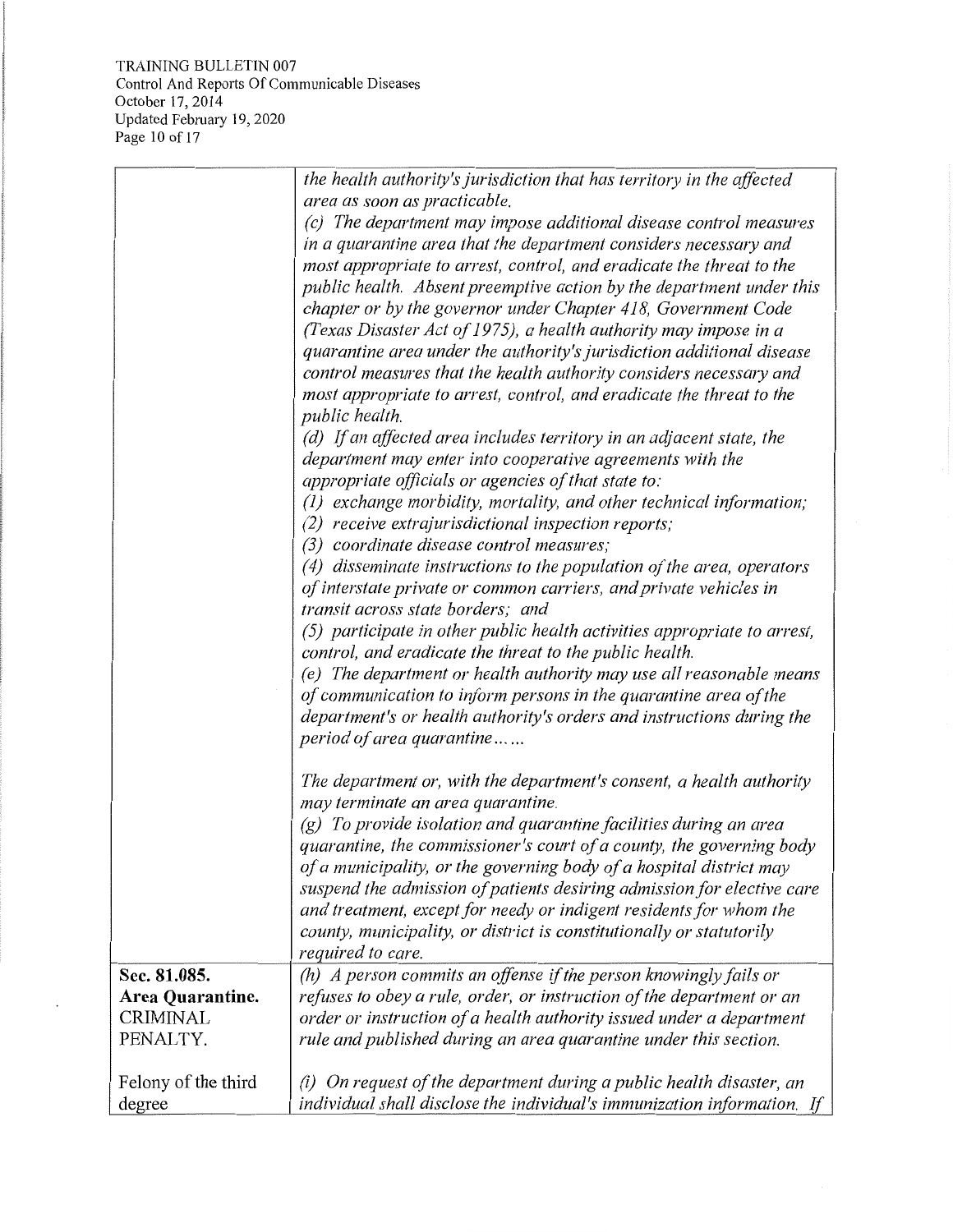TRAINING BULLETIN 007 Control And Reports Of Communicable Diseases October 17, 2014 Updated February 19, 2020 Page 11 of 17

|                            | the individual does not have updated or appropriate immunizations,       |
|----------------------------|--------------------------------------------------------------------------|
|                            | the department may take appropriate action during a quarantine to        |
|                            | protect that individual and the public from the communicable disease.    |
|                            |                                                                          |
|                            | (i) A peace officermay use reasonable force to:                          |
|                            | secure a quarantine area; and<br>(1)                                     |
|                            | except as directed by the department or health authority, prevent<br>(2) |
|                            | an individual from entering or leaving the quarantine area.              |
| Sec. 81.086.               | This section applies to any private or common carrier or private         |
| <b>Application Of</b>      | conveyance, including a vehicle, aircraft, or watercraft, while the      |
| <b>Control Measures</b>    | vehicle or craft is in                                                   |
| <b>To Private And</b>      | this state.                                                              |
| <b>Common Carriers</b>     |                                                                          |
|                            |                                                                          |
| <b>And Private</b>         | If the department or health authority has reasonable cause to believe    |
| Conveyances.               | that a carrier                                                           |
|                            | or conveyance has departed from or traveled through an area infected     |
|                            | or contaminated with a                                                   |
|                            | communicable disease, the department or health authority may order       |
|                            | the owner $\ldots$                                                       |
|                            | $(1)$ stop the carrier                                                   |
|                            | (2) provide information on passengers and cargo manifests                |
|                            | (3) any illness suspected                                                |
|                            | (4) any condition on boardthat may lead to the spread of                 |
|                            | disease                                                                  |
|                            | (5) any control measures imposed                                         |
| Sec. 81.087.               | A person commits an offense if the person knowingly refuses to           |
| <b>Violation Of</b>        | perform or allow the performance of certain control measures             |
| <b>Control Measure</b>     | ordered by a health authority or the department under Sections           |
| Orders. CRIMINAL           | 81.083-81.086.                                                           |
| PENALTY.                   |                                                                          |
|                            |                                                                          |
| Class B misdemeanor        |                                                                          |
| Sec. 81.088.               | A person commits an offense if the person knowingly or intentionally:    |
| Removal,                   | $(1)$ removes, alters, or attempts to remove or alter an object the      |
| <b>Alteration</b> , Or     | person knows is a quarantine device, notice, or security item in a       |
| <b>Destruction Of</b>      | manner that diminishes the effectiveness of the device, notice, or item; |
| <b>Quarantine Devices.</b> | or                                                                       |
| <b>CRIMINAL</b>            | $(2)$ destroys an object the person knows is a quarantine device,        |
| PENALTY.                   | notice, or security item.                                                |
|                            |                                                                          |
| Class B misdemeanor        |                                                                          |
|                            |                                                                          |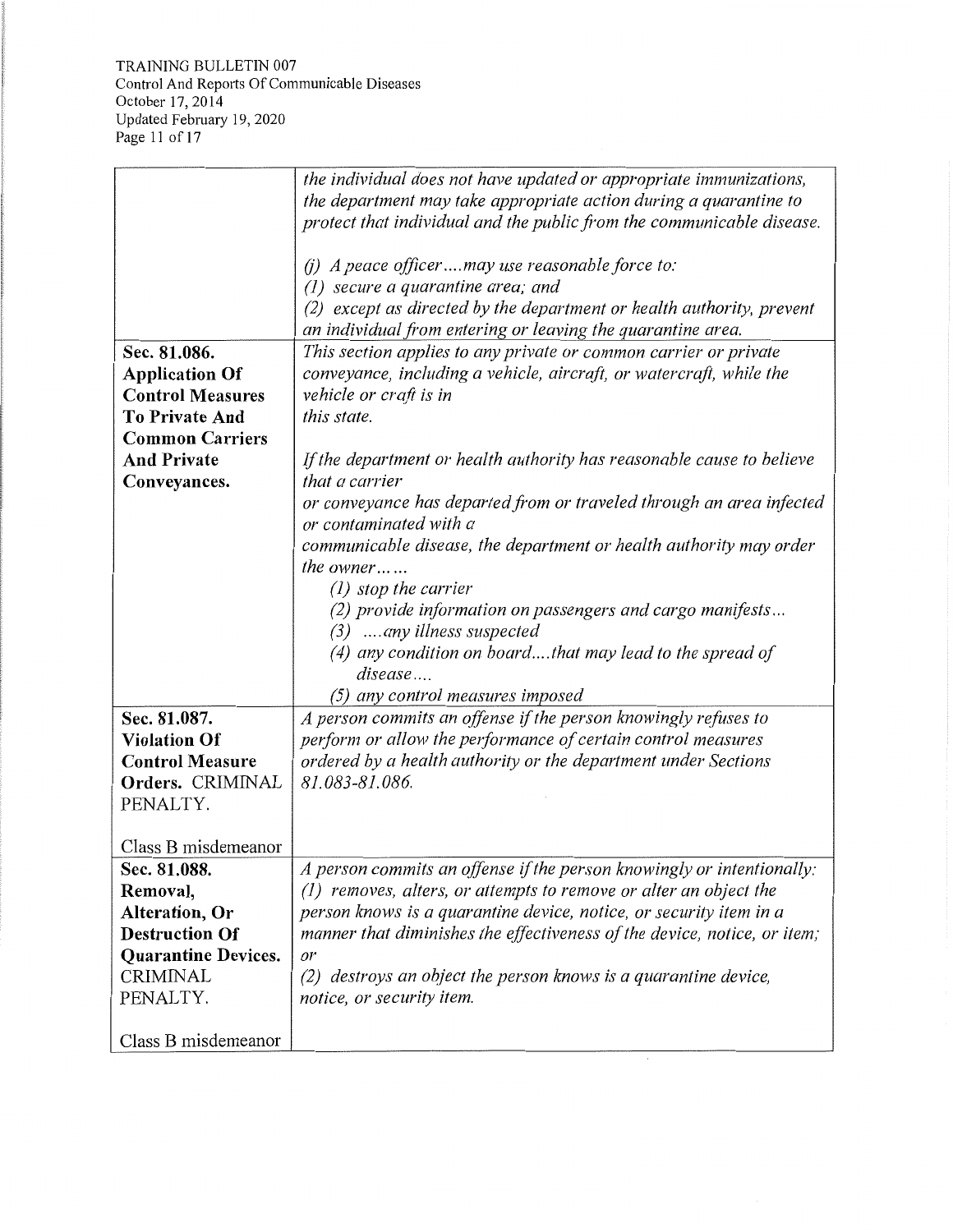TRAINING BULLETIN 007 Control And Reports Of Communicable Diseases October 17, 2014 Updated Februaiy 19, 2020 Page 12 of 17

| Sec. 81.089.               | (a) A person commits an offense if, before notifying the department or             |
|----------------------------|------------------------------------------------------------------------------------|
| Transportation.            | health authority at a port of entry or a place of first landing or first           |
| <b>CRIMINAL</b>            | arrival in this state, the person knowingly or intentionally:                      |
| PENALTY.                   | (1) transports or causes to be transported into this state an object the           |
|                            | person knows or suspects may be infected or contaminated with a                    |
| Class A misdemeanor        | communicable disease that is a threat to the public health;                        |
| (except that if the person | (2) transports or causes to be transported into this state an individual           |
| acts with the intent to    | who the person knows has or is the carrier of a communicable disease               |
| harm or defraud another,   | that is a threat to the public health; or                                          |
| the offense is a felony of | (3) transports or causes to be transported into this state a person,               |
| the third degree.)         | animal, or object in a private or common carrier or a private                      |
|                            | conveyance that the person knows is or suspects may be infected or                 |
|                            | contaminated with a communicable disease that is a threat to the                   |
|                            | public health.                                                                     |
| Sec. 81.095.               | a) In a case of accidental exposure of a health care worker to blood               |
| <b>Testing For</b>         | or other body fluids of a patient in a licensed hospital, the hospital,            |
| Accidental                 | following a report of the exposure incident, shall take reasonable                 |
| <b>Exposure</b>            | steps to test the patient for hepatitis $B$ , hepatitis $C$ , $HIV$ , or any       |
|                            | reportable disease.                                                                |
|                            | (b) This subsection applies only in a case of accidental exposure of               |
|                            | certified emergency medical services personnel, an emergency                       |
|                            |                                                                                    |
|                            | response employee or volunteer, or a first responder who renders                   |
|                            | assistance at the scene of an emergency or during transport to the                 |
|                            | hospital to blood or other body fluids of a patient who is transported             |
|                            | to a licensed hospital. The hospital receiving the patient, following a            |
|                            | report of the exposure incident, shall take reasonable steps to test the           |
|                            | patient for hepatitis B, hepatitis C, HIV, or any reportable disease if            |
|                            | the report shows there is significant risk to the person exposed.                  |
| Sec. 81.0955.              | This section applies only to the accidental exposure to the blood or               |
| <b>Testing For</b>         | other body fluids of a person who dies at the scene of an emergency or             |
| Accidental                 | during transport to the hospital involving an emergency response                   |
| <b>Exposure Involving</b>  | employee or volunteer who renders assistance at the scene of an                    |
| <b>A Deceased Person.</b>  | emergency or during transport of a person to the hospital                          |
|                            |                                                                                    |
|                            | A hospital, a justice of the peace, a medical examiner,  shall take                |
|                            | reasonable steps to have <del>test</del> the deceased person tested for reportable |
|                            | diseases to test the deceased person for communicable diseases.                    |
|                            |                                                                                    |
|                            | The hospital, certified emergency medical services personnel, justice              |
|                            | of the peace, medical examiner, or physician shall provide the                     |
|                            | results to the department or to the local health authority and to<br>test          |
|                            | the designated infection control officer of an affected emergency                  |
|                            | response employee or volunteer.                                                    |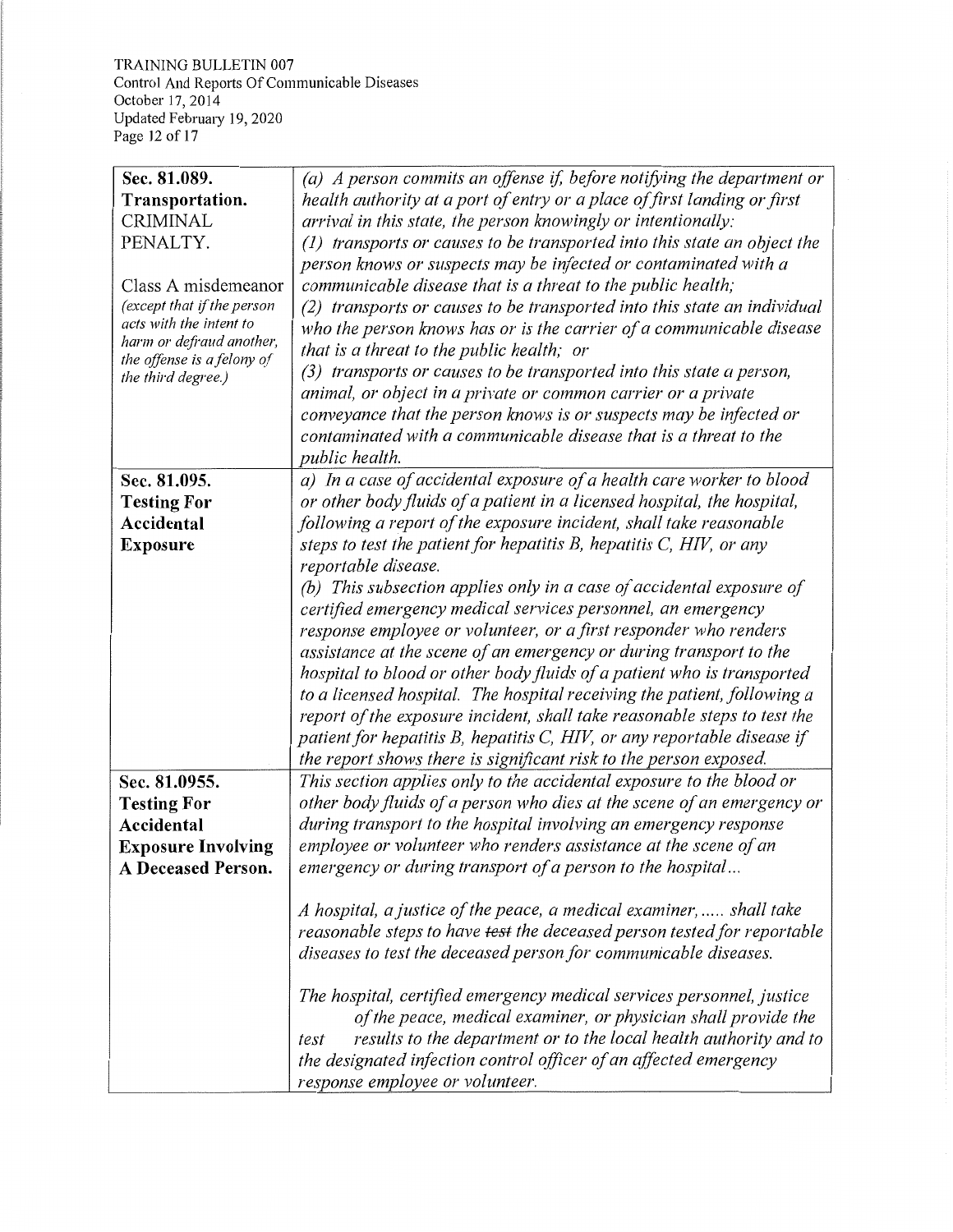TRAINING BULLETIN 007 Control And Reports Of Communicable Diseases October 17, 2014 Updated February 19, 2020 Page 13 of 17

| SUBCHAPTER G. COURT ORDERS FOR MANAGEMENT OF PERSONS WITH |                                                                                                                                    |  |
|-----------------------------------------------------------|------------------------------------------------------------------------------------------------------------------------------------|--|
| COMMUNICABLE DISEASES                                     |                                                                                                                                    |  |
| Sec. 81.151.                                              | (a) At the request of the health authority, a municipal, county, or                                                                |  |
| <b>Application For</b>                                    | district attorney shall file a sworn written application for a court                                                               |  |
| <b>Court Order.</b>                                       | order for the management of a person with a communicable disease.                                                                  |  |
|                                                           | At the request of the department, the attorney general shall file a                                                                |  |
|                                                           | sworn written application for a court order for the management of a                                                                |  |
|                                                           | person with a communicable disease                                                                                                 |  |
| Sec. 81.1511.                                             | To the extent possible, and except as otherwise provided, if a group                                                               |  |
| <b>Applicability Of</b>                                   | application is filed under Section $81.151(e)$ , the provisions of this                                                            |  |
| <b>Subchapter To</b>                                      | subchapter apply to the group in the same manner as they apply to an                                                               |  |
| Group.                                                    | individual,                                                                                                                        |  |
|                                                           |                                                                                                                                    |  |
| Sec. 81.160.                                              | The person who is the subject of an application                                                                                    |  |
| <b>Liberty Pending</b>                                    | for management is entitled to remain at liberty pending the hearing on                                                             |  |
| Hearing.                                                  | the application unless                                                                                                             |  |
|                                                           | the person is detained under an appropriate provision of this chapter.                                                             |  |
| Sec. 81.161.                                              | (a) A motion for an order of protective custody may be filed only in                                                               |  |
| <b>Motion For Order</b>                                   | the court in which an application for a court order for the                                                                        |  |
| <b>Of Protective</b>                                      | management of a person with a communicable disease is pending.                                                                     |  |
| Custody.                                                  | (b) The motion may be filed by the municipal, county, or district                                                                  |  |
|                                                           | attorney on behalf of the health authority. The motion shall be filed<br>by the attorney general at the request of the department. |  |
|                                                           | $(c)$ The motion must state that:                                                                                                  |  |
|                                                           | $(1)$ the department or health authority has reason to believe and does                                                            |  |
|                                                           | believe that the person meets the criteria authorizing the court to                                                                |  |
|                                                           | order protective custody;                                                                                                          |  |
| Sec. 81.162.                                              | a) The judge or designated magistrate may issue a protective custody                                                               |  |
| <b>Issuance Of Order</b>                                  | order if the judge or magistrate determines:                                                                                       |  |
|                                                           | (1) that the health authority or department has stated its opinion and                                                             |  |
|                                                           | the detailed basis for its opinion that the person is infected with or is                                                          |  |
|                                                           | reasonably suspected of being infected with a communicable disease                                                                 |  |
|                                                           | that presents an immediate threat to the public health; and                                                                        |  |
|                                                           | (2) that the person fails or refuses to comply with the written orders                                                             |  |
|                                                           | of the health authority or the department under Section 81.083, if                                                                 |  |
|                                                           | applicable.                                                                                                                        |  |
|                                                           | (b) Noncompliance with orders issued under Section 81.083 may be                                                                   |  |
|                                                           | demonstrated by the person's behavior to the extent that the person                                                                |  |
|                                                           | cannot remain at liberty                                                                                                           |  |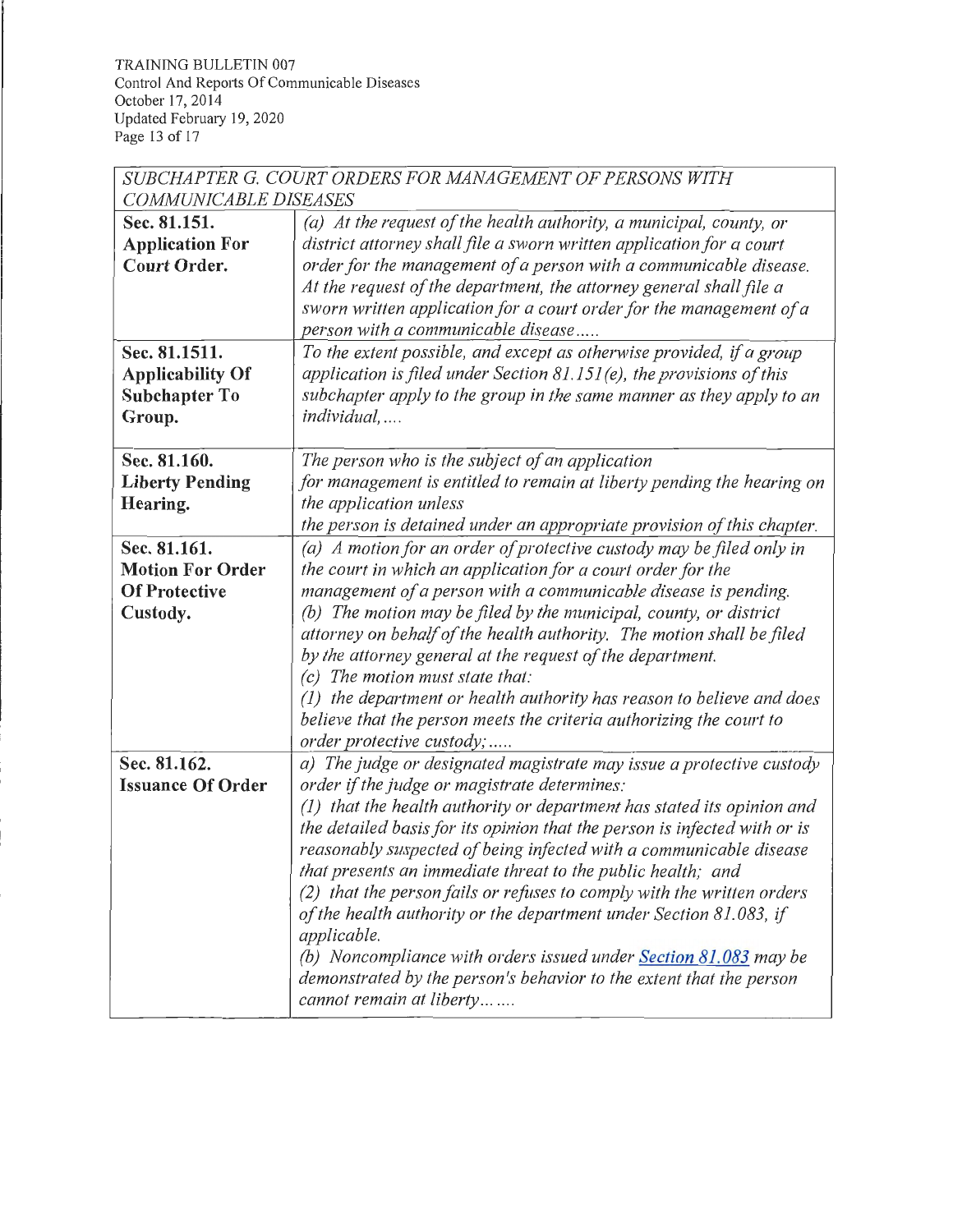| Sec. 81.163.                             | (a) A protective custody order shall direct a peace officerto take the    |
|------------------------------------------|---------------------------------------------------------------------------|
| Apprehension                             | person who is the subject of the order into protective custody and        |
| <b>Under Order.</b>                      | transport the person immediately to an appropriate inpatient health       |
|                                          | facility that has been designated by the commissioner as a suitable       |
|                                          | $place$                                                                   |
| Sec. 81.165.                             | (a) A hearing must be held to determine if:                               |
| <b>Probable Cause</b>                    | $(1)$ there is probable cause to believe that a person under a protective |
| Hearing.                                 | custody order presents a substantial risk of serious harm to himself or   |
|                                          | others to the extent that the person cannot be at liberty pending the     |
|                                          | hearing on a court order for the management of a person with a            |
|                                          | communicable disease; and                                                 |
|                                          | (2) the health authority or department has stated its opinion and the     |
|                                          | detailed basis for its opinion that the person is infected with or is     |
|                                          | reasonably suspected of being infected with a communicable disease        |
|                                          | that presents an immediate threat to public health                        |
| Sec. 81.166.                             | The magistrate or master shall order that a person remain in              |
| <b>Order For</b>                         | protective custody if the magistrate or master determines after the       |
| Continued                                | hearing that an adequate factual basis exists for probable cause to       |
| Detention.                               | believe that the person presents a substantial risk of serious harm to    |
|                                          | himself or others to the extent that the                                  |
|                                          | person cannot remain at liberty pending the hearing on the                |
|                                          | application                                                               |
| Sec. 81.176.                             | In a court order for the temporary or extended management of a            |
| <b>Designation Of</b>                    | person with a communicable disease specifying inpatient care, the         |
| Facility.                                | court shall commit the person to a health care facility designated by     |
|                                          | the commissioner or a health authority in accordance with Section         |
|                                          | 81.159.                                                                   |
| Sec 81.179.                              | (a) The court shall order the sheriff or constable to transport the       |
| <b>Transport Of</b>                      | person to the designated health care facility.                            |
| Person                                   | (b) A female shall be accompanied by a female attendant during            |
|                                          | conveyance to the health care facility.                                   |
|                                          | $(c)$ The health authority or department shall instruct the sheriff or    |
|                                          | constable on procedures that may be necessary in transporting the         |
|                                          | person to prevent the spread of the disease.                              |
| Sec. 81.209.                             | (a) A physical restraint may not be applied to a person unless a          |
| <b>Use Of Physical</b>                   | physician prescribes the restraint.                                       |
| Restraint.                               | (b) A physical restraint shall be removed as soon as possible.            |
|                                          | Each use of a physical restraint and the reason for the use shall<br>(c)  |
| (Note; Applies only to<br>SUBCHAPTER G.) | be made a part of the patient's clinical record. The physician who        |
|                                          | prescribed the restraint shall sign the record.                           |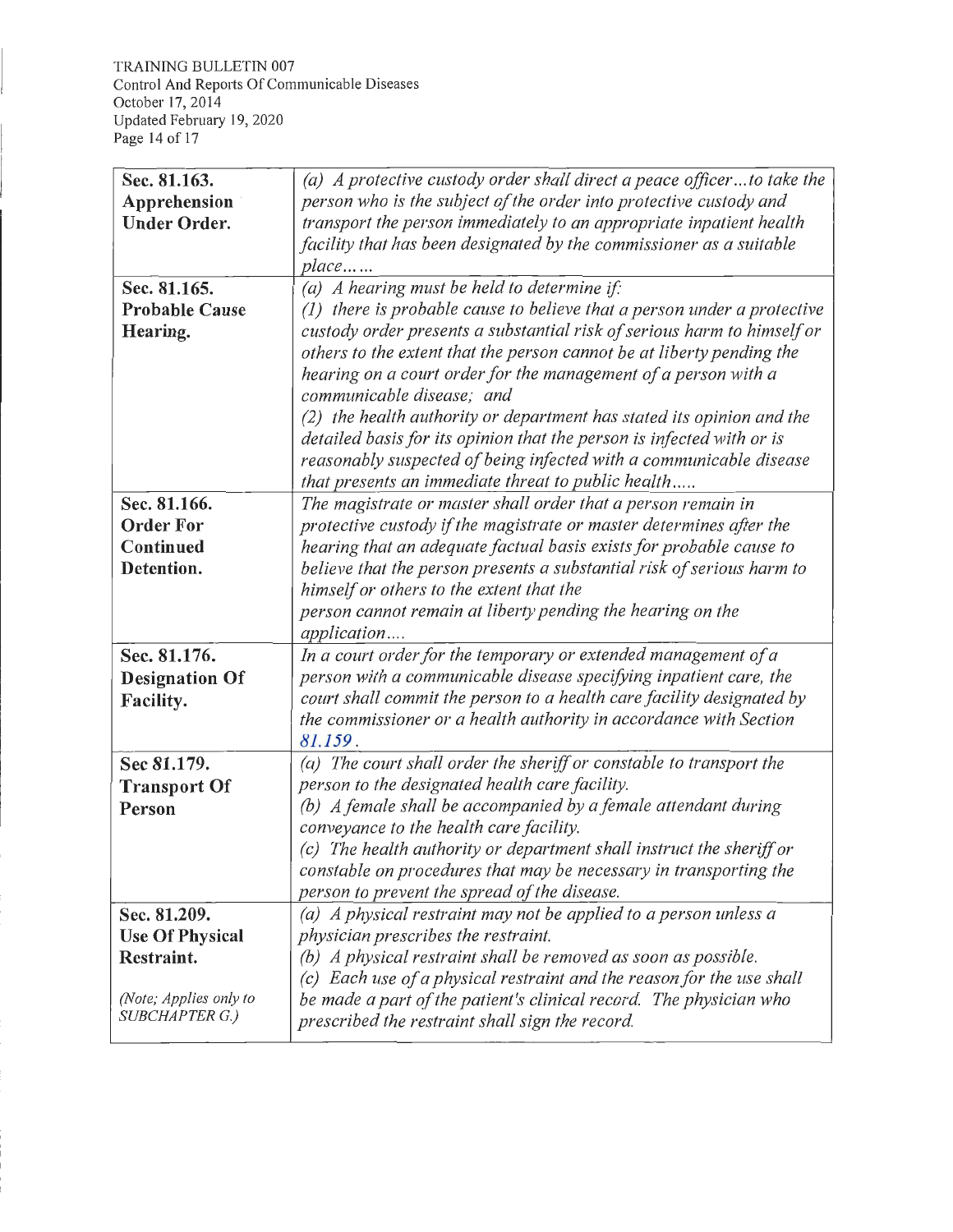TRAINING BULLETIN 007 Control And Reports Of Communicable Diseases October 17, 2014 Updated February 19, 2020 Page 15 of 17

| Sec. 81.185.              | (a) The order for temporary detention shall direct a peace officer,      |
|---------------------------|--------------------------------------------------------------------------|
| <b>Apprehension And</b>   | including a sheriff or constable, to take the person into custody and    |
| <b>Release Under</b>      | immediately transport the person to an appropriate inpatient health      |
| <b>Order For</b>          | care facility. The person shall be transported to a facility considered  |
| Temporary                 | suitable by the health authority if an appropriate inpatient health care |
| Detention.                | facility is not available.                                               |
|                           | (b) A person may be detained under a temporary detention order for       |
|                           | not longer than 72 hours, excluding Saturdays, Sundays, legal            |
|                           | holidays, and the period prescribed by Section 81.165(b) for an          |
|                           | extreme weather emergency.                                               |
| Sec. 81.194.              | If a person is permitted to leave a facility under Section 81.193 (Pass  |
| <b>Return to Facility</b> | From Inpatient Care), the head of the facility may have the person       |
|                           | taken into custody, detained, and returned to the facility by:           |
|                           | $(1)$ signing a certificate authorizing the persons return; or           |
|                           | (2) filing the certificate with a magistrate and requesting the          |
|                           | magistrate to order the persons return.                                  |
|                           | (b)The health authority or department may also have a person             |
|                           | returned by signing the certificate authorized by Subsection (a)(1).     |
|                           | (c) A magistrate may issue an order directing a peace officer to take a  |
|                           | person into custody and return the person to the facility if the head of |
|                           | the facility, health authority, or department files the certificate as   |
|                           | prescribed by this section.                                              |
|                           | (d) The head of the facility, health authority, or department may sign   |
|                           | or file the certificate on a reasonable belief that:                     |
|                           | $(1)$ the person is absent without authority from the facility;          |
|                           | (2) the person has violated the conditions of a pass; or                 |
|                           | (3) the persons condition has deteriorated to the extent that the        |
|                           | persons continued absence from the facility under a pass is              |
|                           | inappropriate.                                                           |
|                           | (e) A peace officer shall take the person into custody and return the    |
|                           | person to the facility as soon as possible if the persons return is      |
|                           | authorized by the certificate or the court order.                        |
|                           | $(f)$ The peace officer may take the person into custody without having  |
|                           | the certificate or court order in the officers possession.               |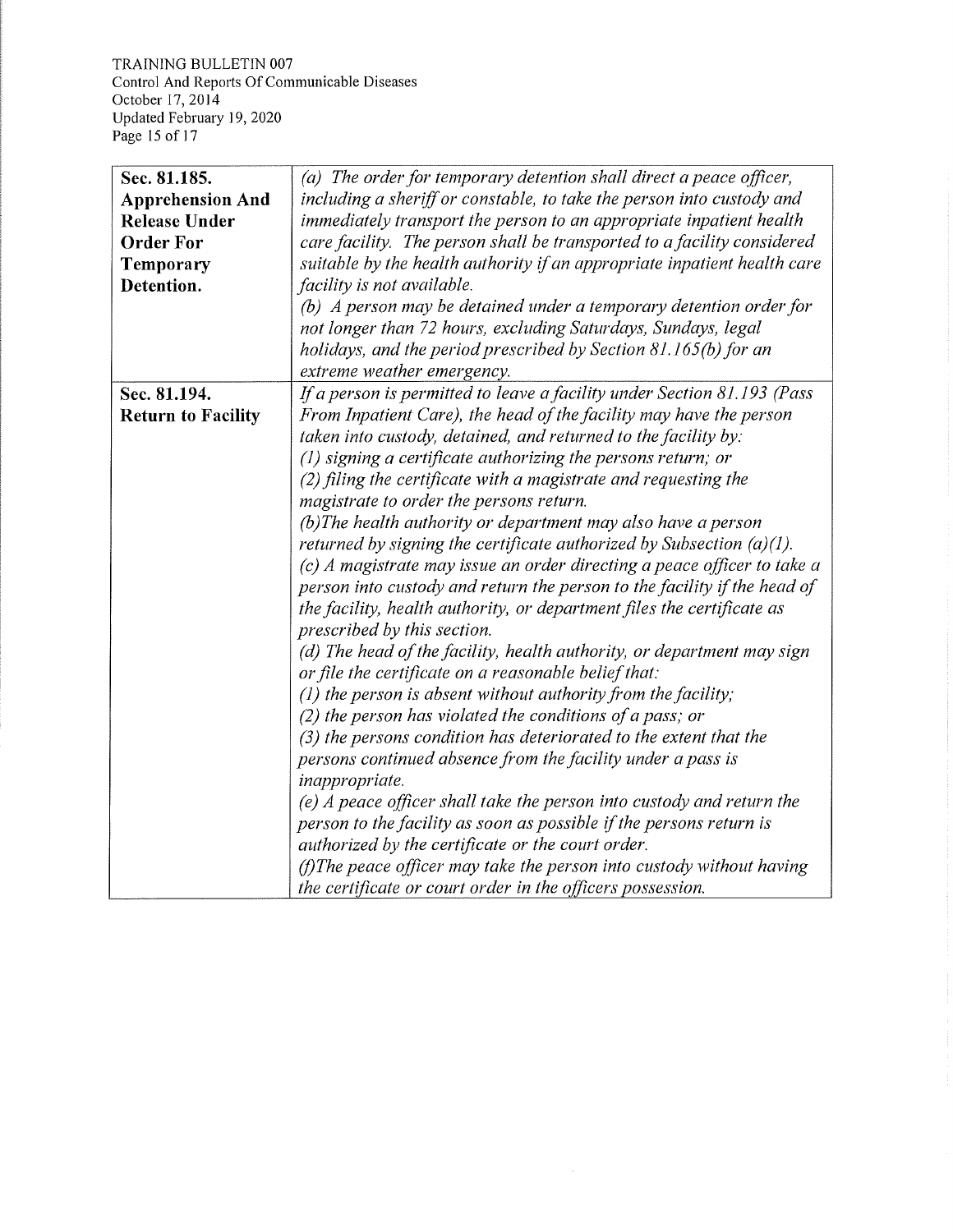TRAINING BULLETIN 007 Control And Reports Of Communicable Diseases October 17, 2014 Updated February 19, 2020 Page 16 of 17

| Sec. 81.212.                                                   | (a) A person who is subject to a protective custody order or temporary     |
|----------------------------------------------------------------|----------------------------------------------------------------------------|
| <b>Evading Or</b>                                              | detention order issued by a court under this subchapter commits an         |
| <b>Resisting</b>                                               | offense if the person resists or evades apprehension by a sheriff,         |
| <b>Apprehension Or</b>                                         | constable, or other peace officer enforcing the order or resists or        |
| Transport;                                                     | evades transport to an appropriate inpatient health care facility or       |
| <b>CRIMINAL</b>                                                | other suitable facility under the order.                                   |
| PENALTY.                                                       | (b) A person commits an offense if the person assists a person who is      |
|                                                                | subject to a protective custody order or temporary detention order         |
| Class A misdemeanor                                            | issued by a court under this subchapter in resisting or evading            |
|                                                                | apprehension by a sheriff, constable, or other peace officer enforcing     |
|                                                                | the order or in resisting or evading transport to an appropriate           |
|                                                                | inpatient health care facility or other suitable facility under the order. |
| Note: during any                                               | If the department or health authority advises the court that the           |
| court proceedings                                              | person must remain in isolation or quarantine and that exposure to         |
| listed in Subsection                                           | the judge or the public would jeopardize the health and safety of those    |
| G                                                              | persons and the public health, the judge may order that a                  |
|                                                                | person entitled to a hearing may not appear in person and may              |
|                                                                | appear only by teleconference or another means that the judge finds        |
|                                                                | appropriate to allow the person to speak, to interact with witnesses,      |
|                                                                | and to confer with the person's attorney.                                  |
| Sec. 81.201.                                                   | This subchapter does not limit a person's right to obtain a writ of        |
| <b>Writ Of Habeas</b>                                          | habeas corpus.                                                             |
| Corpus.                                                        |                                                                            |
| HSC CHAPTER 121. SUBTITLE F. LOCAL REGULATION OF PUBLIC HEALTH |                                                                            |
| Sec. 122.005.                                                  | (a) The governing body of a Type $A$ general-law municipality may          |
| Powers of Type A                                               | take any action necessary or expedient to promote health or suppress       |
| General-Law                                                    | disease, including actions to:                                             |
| Municipality.                                                  | $(1)$ prevent the introduction of a communicable disease into the          |
|                                                                | municipality, including stopping, detaining, and examining a person        |
|                                                                | coming from a place that is infected or believed to be infected with a     |
|                                                                | communicable disease;                                                      |
|                                                                | (2) establish, maintain, and regulate hospitals in the municipality or     |
|                                                                | in any area within five miles of the municipal limits; or                  |
|                                                                | $(3)$ abate any muisance that is or may become injurious to the public     |
|                                                                | health.                                                                    |
|                                                                | (b) The governing body of a Type $\Lambda$ general-law municipality may    |
|                                                                | <i>adopt rules:</i>                                                        |
|                                                                | $(1)$ necessary or expedient to promote health or suppress disease; or     |
|                                                                | $(2)$ to prevent the introduction of a communicable disease into the       |
|                                                                | municipality, including quarantine rules, and may enforce those rules      |
|                                                                | in the municipality and in any area within 10 miles of the                 |
|                                                                | municipality.                                                              |